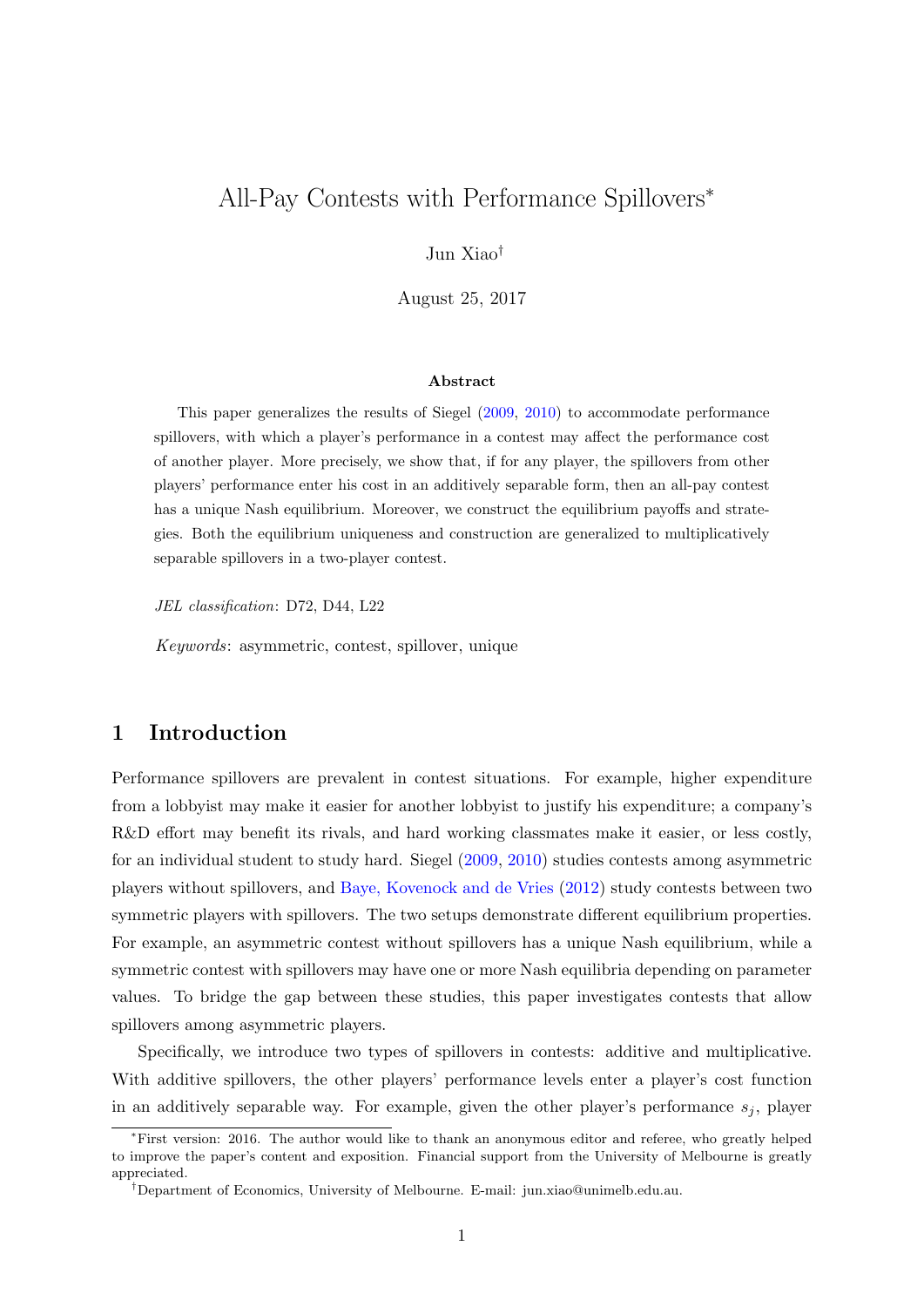<span id="page-1-6"></span>i's cost of performance  $s_i$  is  $C_i(s_i, s_j) = s_i - \bar{s}$ , which means player i's cost depends on not only his own performance but also the average performance  $\bar{s} = (s_i + s_j)/2$ . As a result, player j's performance affects i's cost through the average performance.<sup>[1](#page-1-0)</sup> This is an aggregate game with linear structure. Linear models with aggregate performance are widely used in empirical studies of spillovers in innovation (e.g. [Audretsch and Feldman](#page-10-1) [\(1996\)](#page-10-1)), workplaces (e.g. [Mas and Moretti](#page-11-2) [\(2009\)](#page-11-2)) and education (e.g. [Angrist](#page-10-2) [\(2014\)](#page-10-2)). [Acemoglu and Jensen](#page-10-3) [\(2013\)](#page-10-3) provide a theoretic study on spillovers through the average or aggregate action in more general competitions. These studies focus on competitions that are not based on performance ranking, so those competitions are different from contests.

With multiplicative spillovers, the other players' performance levels affect one player's performance cost in a multiplicatively separable way. An example of such cost functions is  $C_i(s_i, s_j) = \bar{s}s_i$ , which means the average performance  $\bar{s}$  affects the marginal cost of player i's performance  $s_i$ <sup>[2](#page-1-1)</sup> Production functions with such a multiplicative form are used in studies of spillovers in R&D (e.g. [Griliches](#page-11-3) [\(1991\)](#page-11-3)) to capture the aggregate knowledge's effect on an individual firm's marginal productivity. They are also used in studies of more general social interactions, e.g., [Glaeser, Scheinkman and Sacerdote](#page-11-4) [\(2003\)](#page-11-4).

If we introduce performance spillovers into a contest, the original equilibrium strategies may no longer be an equilibrium.<sup>[3](#page-1-2)</sup> However, we show that all-pay contests with additive or multiplicative spillovers have a unique Nash equilibrium. Moreover, we manage to construct the equilibrium payoffs and strategies. Both equilibrium uniqueness and characterization are useful for applications involving contest design in the presence of spillovers.

### <span id="page-1-5"></span>2 Additive Spillovers

Our model builds on that of [Siegel](#page-11-1) [\(2010\)](#page-11-1), to which we add the possibility of performance spillovers. Consider a contest in which  $n$  risk neutral players compete for  $m$  homogeneous monetary prizes, where  $0 < m < n<sup>4</sup>$  $0 < m < n<sup>4</sup>$  $0 < m < n<sup>4</sup>$  The prize value is normalized to 1.<sup>[5](#page-1-4)</sup> Denote the set of players as  $N = \{1, ..., n\}$ . Each player i simultaneously chooses a performance level, or score,  $s_i \geq 0$ . Let  $\mathbf{s} = (s_i)_{i \in N}$  be the scores of all players, and  $\mathbf{s}_{-i} = (s_j)_{j \in N \setminus \{i\}}$  be the scores of all players except *i*. Given all players' scores s, player *i*'s payoff is  $u_i(\mathbf{s}) = P_i(\mathbf{s}) - C_i(\mathbf{s})$ , where  $P_i: \mathbb{R}^n_+ \to [0,1]$  is player *i*'s probability of winning, and  $C_i: \mathbb{R}^n_+ \to \mathbb{R}$  is his cost of score. Note

<span id="page-1-0"></span><sup>&</sup>lt;sup>1</sup>See more in Example [1.](#page-2-0)

<span id="page-1-1"></span><sup>&</sup>lt;sup>2</sup>See more in Example [2.](#page-6-0)

<span id="page-1-3"></span><span id="page-1-2"></span><sup>3</sup>See Examples [1](#page-2-0) and [2.](#page-6-0)

 $4$ Our results can be extended to heterogeneous prizes. For example, [Bulow and Levin](#page-11-5) [\(2006\)](#page-11-5) and González-Díaz and Siegel [\(2013\)](#page-11-6) study contests with arithmetic prize sequences (with constant first order differences), and [Xiao](#page-11-7) [\(2016\)](#page-11-7) studies contests with quadratic prize sequences (with constant second order differences) or geometric prize sequences (with constant ratios between two consecutive prizes). Equilibrium uniqueness and construction are established in those contests. By the same argument in this paper, we can generalize those results to the case of additively separable spillovers.

<span id="page-1-4"></span><sup>5</sup>Our analysis can be extended to allow players to have asymmetric valuations of the prize.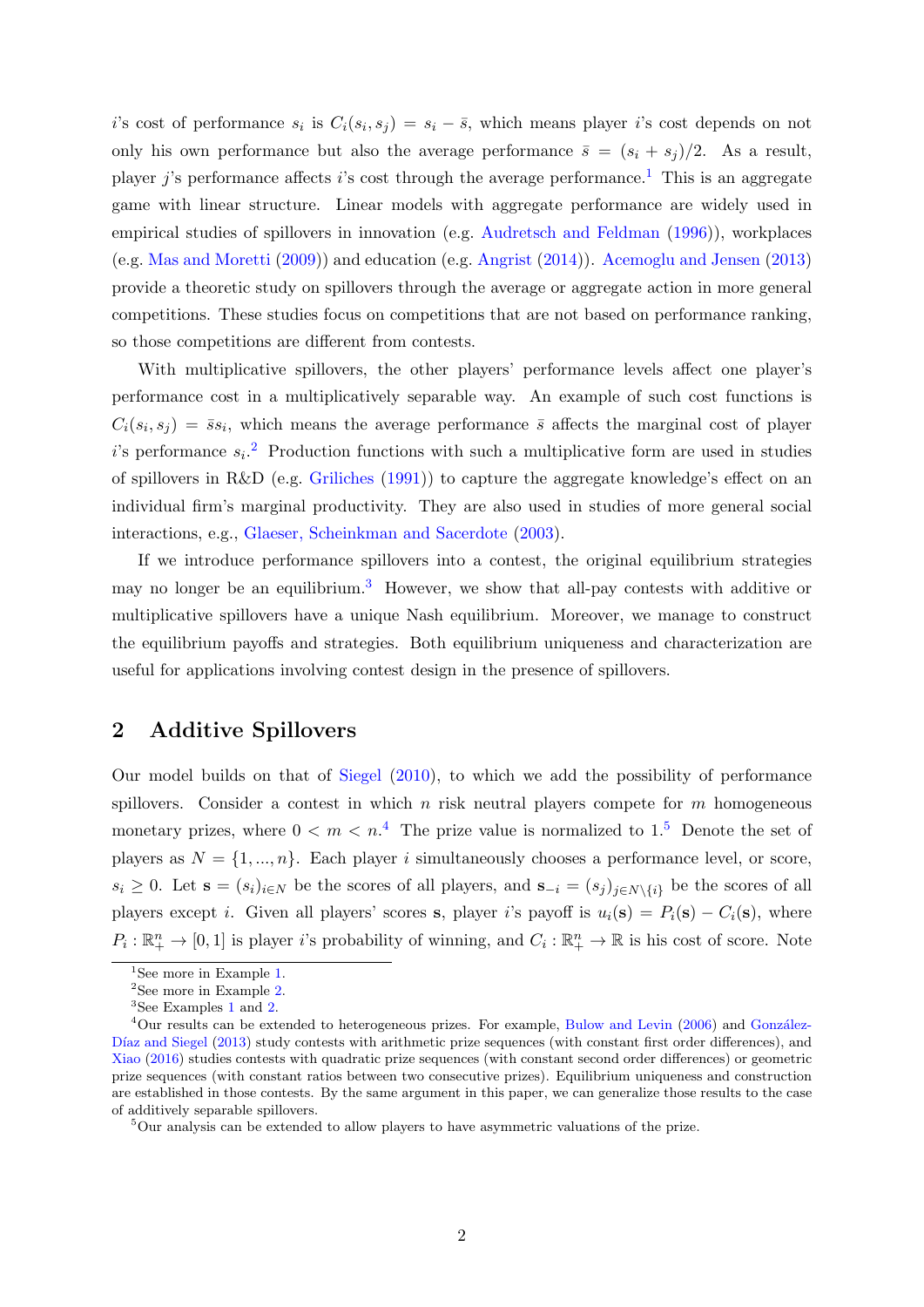<span id="page-2-7"></span>whether he wins or not, player i incurs the cost.<sup>[6](#page-2-1)</sup> The probability of winning is  $P_i(\mathbf{s}) = 1$  if i's score  $s_i$  exceeds those of at least  $n - m$  other players,  $P_i(\mathbf{s}) = 0$  if  $s_i$  is lower than those of at least m others, and  $P_i(\mathbf{s})$  equals any value in [0, 1] otherwise. For each i,  $C_i(\mathbf{s})$  is strictly increasing in  $s_i$ , meaning player i's score  $s_i$  is costly for him. Note that  $C_i(\mathbf{s})$  depends on all players' scores, so there may be spillovers. If  $C_i(\mathbf{s})$  is independent of  $\mathbf{s}_{-i}$ , there are no spillovers, and our setup reduces to that of [Siegel](#page-11-1) [\(2010\)](#page-11-1).

We assume that the spillovers from other players' scores enter the cost in an *additively* separable way, i.e.,  $C_i(\mathbf{s}) = K_i(s_i) + H_i(\mathbf{s}_{-i})$  for each i, where  $K_i : \mathbb{R}_+ \to \mathbb{R}_+$  and  $H_i : \mathbb{R}_+^{n-1} \to \mathbb{R}$ may differ among players, representing asymmetry in costs and spillovers respectively. The contest is of complete information, so these functions are commonly known. Recall that  $C_i(\mathbf{s})$  is strictly increasing in  $s_i$  and  $H_i(\mathbf{s}_{-i})$  is independent of  $s_i$ , so  $K_i(s_i)$  is also strictly increasing in  $s_i$ . Then, assume that there exists  $s_{\text{max}} > 0$  such that  $K_i(s_{\text{max}}) > 1$  for all i, and define player i's reach as  $r_i = K_i^{-1}(1)$ , and re-index the players such that  $r_1 \geq ... \geq r_n$ .<sup>[7](#page-2-2)</sup> We assume  $r_i \neq r_{m+1}$ for  $i \neq m + 1$ . In addition, assume  $K_i(0) = 0$  and  $K_i$  is continuous and piecewise analytic on  $[0, r_{m+1}]$ .<sup>[8](#page-2-3)</sup> Moreover, for each  $j \neq i$ ,  $H_i(\mathbf{s}_{-i})$  is piecewise continuous in  $s_j$  on  $[0, r_{m+1}]$ .<sup>[9](#page-2-4)</sup> The above contest is referred to as the contest with additive spillover. The following example illustrates the general model in a linear setup.

<span id="page-2-0"></span>**Example 1** Suppose the cost is  $C_i(\mathbf{s}) = c_i s_i - h\bar{s}$ , where  $c_i \in \mathbb{R}_+$  is player i's marginal cost of score, and  $\bar{s} = (\sum_{i=1}^{n} s_i)/n$  is the average score. Here the spillover depends on the average score, and h measures the scale of spillover. If  $h = 0$ , there is no spillover. If h is positive (negative), a higher average score makes player i's score less (more) costly. Assume distinct marginal costs so that  $0 < c_1 < ... < c_n$ .<sup>[10](#page-2-5)</sup> In this example,  $K_i(s_i) = (c_i - h/n)s_i$  and  $H_i(\mathbf{s}_{-i}) = -h(\sum_{j \neq i} s_j)/n$ . The assumption  $\partial C_i(s)/\partial s_i > 0$  requires  $h < nc_i$  for all  $i^{11}$  $i^{11}$  $i^{11}$  Both functions depend on the spillover parameter h. If h is positive (negative),  $K_i(s_i)$  is lower (higher) than player i's scoring  $cost\ c_i s_i.$ 

A strategy profile constitutes a Nash equilibrium if each player's (mixed) strategy assigns a probability of one to the set of his best responses against the strategies of other players. We only consider Nash equilibria here.

Equilibrium Characterization In the absence of spillovers, the method of [Siegel](#page-11-0) [\(2009\)](#page-11-0) can be used to derive equilibrium payoffs, with which equilibrium strategies can be constructed

<span id="page-2-1"></span> ${}^{6}$ Because of the all-pay feature, the cost is sunk, so it remains the same whether a player wins. As a result, the spillovers represented by the cost functions also remain the same whether a player wins or not. In contrast, [Baye, Kovenock and de Vries](#page-10-0) [\(2012\)](#page-10-0) also consider rank-order spillovers that depend on the rank of a player's score, and demonstrate possibly multiple equilibria in the presence of rank-order spillovers.

<span id="page-2-3"></span><span id="page-2-2"></span><sup>7</sup>The definition of "reach" is first introduced by [Siegel](#page-11-0) [\(2009\)](#page-11-0).

<sup>8</sup>A function is piecewise analytic on an interval if the interval can be partitioned into a finite number of closed intervals such that the restriction of the function to each interval is analytic.

<span id="page-2-4"></span><sup>9</sup>A function is piecewise continuous on an interval if the function is continuous on all points in the interval except a finite number of points at which the function has finite limits.

<span id="page-2-5"></span><sup>&</sup>lt;sup>10</sup>This is to ensure the assumption that  $r_i \neq r_{m+1}$  for  $i \neq m+1$  is satisfied.

<span id="page-2-6"></span><sup>&</sup>lt;sup>11</sup>Otherwise, with  $h > nc_i$ , it is optimal for player i to choose  $s_i = +\infty$ .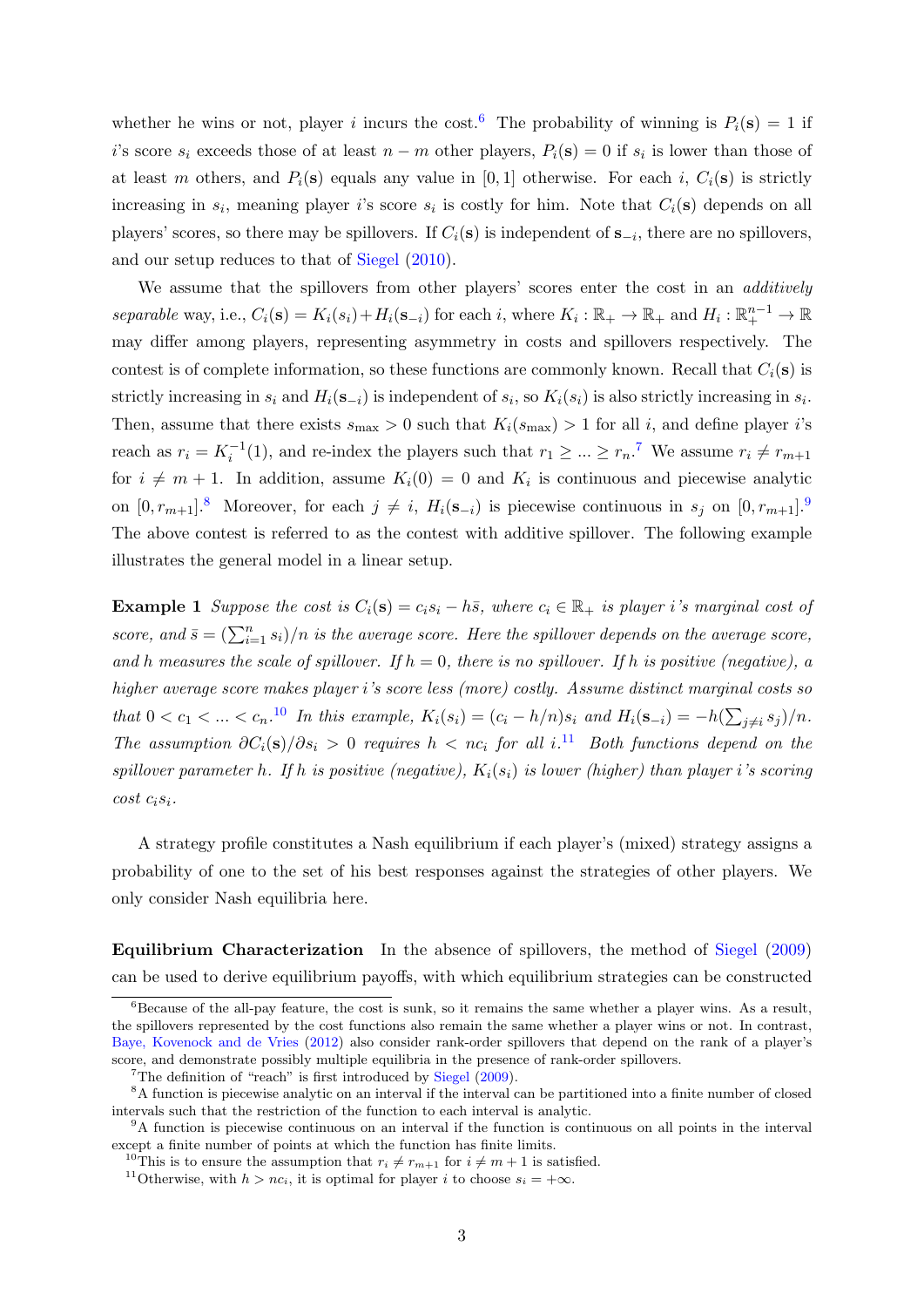<span id="page-3-3"></span>according to the algorithm of [Siegel](#page-11-1) [\(2010\)](#page-11-1). However, this approach is not applicable here. This is because with spillovers, we can no longer derive equilibrium payoffs as in the case without spillovers.

In contrast to Siegel's method, our method first constructs equilibrium strategies, which we then use to derive equilibrium payoffs. Given the original contest, consider an auxiliary contest with the same prizes but different players, whose cost functions are  $K_i(s_i)$  for all i. The auxiliary contest has no spillover, but it is different from the original contest without spillovers. For instance, if  $h = 0$  in Example [1,](#page-2-0) there is no spillover, and a player's scoring cost is  $c_i s_i$ , which is different from  $K_i(s_i) = (c_i - h/n)s_i$  in the auxiliary contest.

According to [Siegel](#page-11-1) [\(2010\)](#page-11-1), the auxiliary contest has a unique equilibrium. In this contest, let  $G_i: \mathbb{R}_+ \to [0,1]$  be the c.d.f. representing player i's equilibrium strategy, and  $\mathbf{G} = (G_i)_{i \in N}$ be the equilibrium. If  $G_i$  assigns probability 1 to a single score, it represents a pure strategy.

<span id="page-3-1"></span>Lemma 1 (Strategic Equivalence) A strategy profile is an equilibrium in the contest with additive spillovers if and only if it is an equilibrium in the auxiliary contest.

**Proof.** In the auxiliary contest, if the other players use strategies  $\mathbf{G}_{-i} = (G_j)_{j \in N \setminus \{i\}}$ , player i's expected payoff from choosing  $s_i$  is  $E[P_i(\mathbf{s}) - K_i(s_i)]$ . In the contest with spillovers, if the others players use strategies  $\mathbf{G}_{-i}$ , player i's expected payoff from choosing  $s_i$  becomes  $E[P_i(\mathbf{s}) - K_i(s_i)] - E[H_i(\mathbf{s}_{-i})]$ , where  $E[H_i(\mathbf{s}_{-i})] = \int H_i(\mathbf{s}_{-i}) d\mathbf{G}_{-i}(\mathbf{s}_{-i})$  is independent of his score.<sup>[12](#page-3-0)</sup> The independence is a result of the additive separability. Thus,  $\bf{G}$  is also an equilibrium in the contest with spillovers. Similarly, the converse is also true, i.e., any equilibrium in the contest with spillovers is also an equilibrium in the auxiliary contest.  $\blacksquare$ 

The result below shows that the original contest with spillovers also has a unique equilibrium, and it is the same one constructed in the auxiliary contest.

<span id="page-3-2"></span>**Proposition 1** The all-pay contest with additively spillovers has a unique equilibrium, which is the same as the one that the algorithm of [Siegel](#page-11-1) [\(2010\)](#page-11-1) constructs for the auxiliary contest.

Proof. The strategic equivalence (Lemma [1\)](#page-3-1) implies that **G** is also an equilibrium in the contest with spillovers. Moreover, suppose there are multiple equilibria in the contest with spillovers. Then, according to the strategic equivalence, there are also multiple equilibria in the auxiliary contest. This is a contradiction because the auxiliary contest has a unique equilibrium.  $\blacksquare$ 

According to Proposition [1,](#page-3-2) we can construct the equilibrium in the contest with spillovers as follows: Given any contest with spillovers, find the corresponding auxiliary contest. Then, apply the algorithm of [Siegel](#page-11-1) [\(2010\)](#page-11-1) to construct the equilibrium in the auxiliary contest, and this constructed equilibrium is also the equilibrium in the contest with spillovers. Below we illustrate the equilibrium construction for Example [1.](#page-2-0)

<span id="page-3-0"></span><sup>&</sup>lt;sup>12</sup>According to [Siegel](#page-11-1) [\(2010\)](#page-11-1), each player j's equilibrium strategy  $G_j$  is continuous with a finite support. Moreover,  $H_i$  is piecewise continuous so is bounded over the supports of  $\mathbf{G}_{-i}$ . Hence,  $E[H_i(\mathbf{s}_{-i})] =$  $\int H_i(\mathbf{s}_{-i})d\mathbf{G}_{-i}(\mathbf{s}_{-i}) < +\infty.$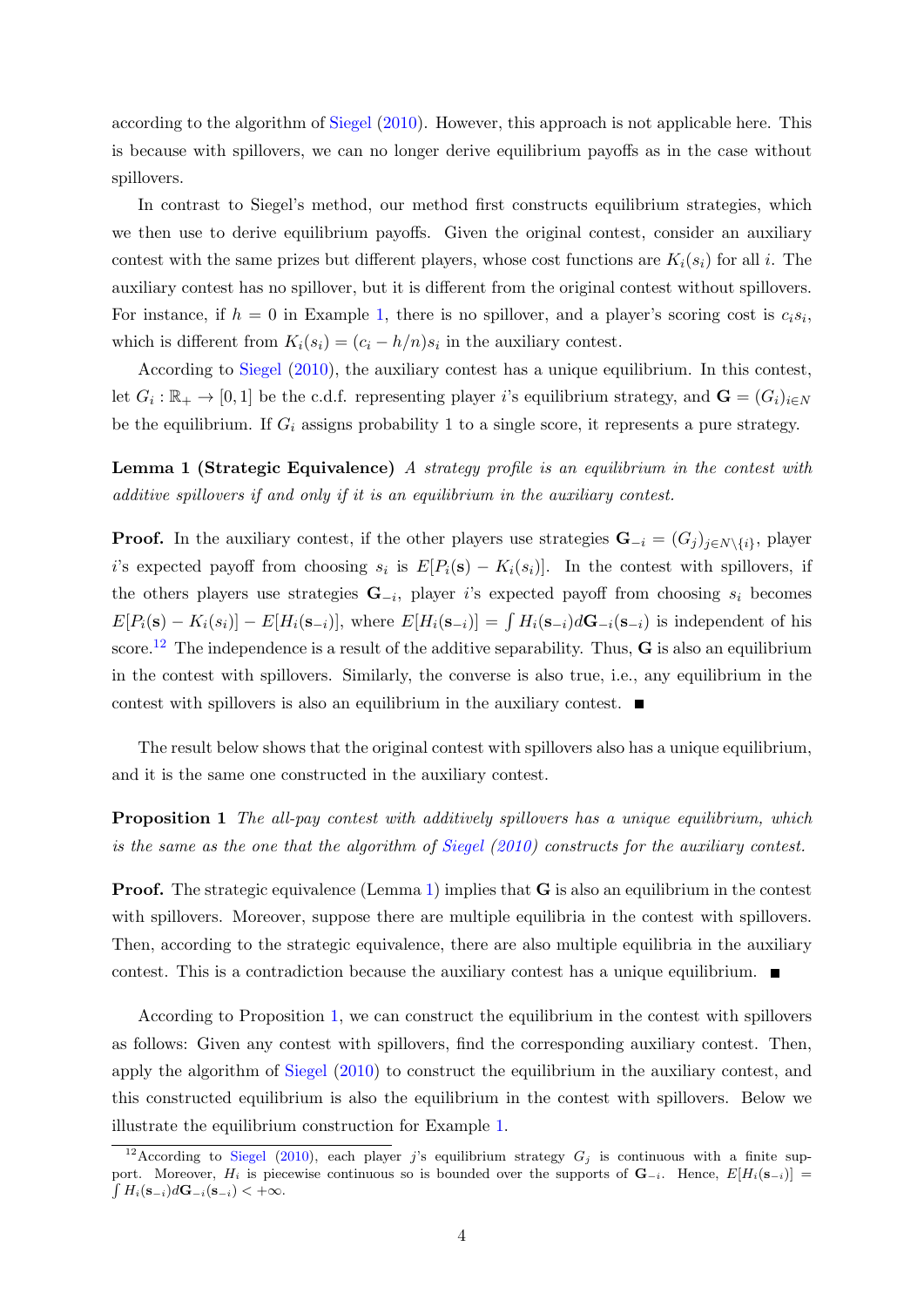<span id="page-4-2"></span>**Example 1 (continued)** In the auxiliary contest, player i's cost function is  $K_i(s_i) = (c_i$  $h/n$ )s<sub>i</sub>. Denote the new marginal cost as  $\hat{c}_i \equiv c_i - h/n$ . In the equilibrium of this contest characterized by [Siegel](#page-11-1) [\(2010\)](#page-11-1), player  $i = m + 2, ..., n$  chooses  $s_i = 0$  with probability 1, and  $player j = 1, ..., m + 1$  mixes over an interval  $[s_j^l, s_0^l]$ , where  $s_m^l = s_{m+1}^l = 0$ ,  $s_0^l = 1/\hat{c}_{m+1}$ and  $s_j^l = 1/\hat{c}_{m+1} - \hat{c}_j^{m-j}$  $j^{m-j} / (\Pi_{k=j+1}^{m+1} \hat{c}_k)$  for  $j = 1, ..., m-1$ . Over the interval  $[s_j^l, s_{j-1}^l]$ , the equilibrium strategy of player  $i \in \{j, ..., m+1\}$  is  $G_i(s_i) = 1 - (1/\hat{c}_{m+1} - s_i)^{1/(m+1-j)}\beta_{ij}$ , where  $\beta_{ij} = (\prod_{k=j}^{m+1} \hat{c}_k^{1/(m+1-j)})$  $\binom{1}{k} \binom{2}{i} \left( \hat{c}_i \cdot \frac{13}{2} \right)$  $\binom{1}{k} \binom{2}{i} \left( \hat{c}_i \cdot \frac{13}{2} \right)$  $\binom{1}{k} \binom{2}{i} \left( \hat{c}_i \cdot \frac{13}{2} \right)$  Proposition [1](#page-3-2) implies the above strategy profile is also the unique equilibrium in the original contest with spillovers. Notice that a player's score also affects the average score, so h changes the marginal cost of a player's own score. As a result, h also affects the equilibrium strategies.

To illustrate the effect of spillovers through the average score, we compare the equilibrium in the contest with spillovers to the equilibrium in a contest without. Suppose there is one prize and two players, so  $m = 1$  and  $n = 2$ . If  $h = 0$ , there is no spillover, and the equilibrium strategies are

$$
G_1(s; 0) = c_2 s
$$
  
\n
$$
G_2(s; 0) = c_1 s + 1 - \frac{c_1}{c_2}
$$

In contrast, if  $h > 0$ , there are positive spillovers, and the equilibrium strategies become

$$
G_1(s; h) = (c_2 - h/2)s
$$
  
\n
$$
G_2(s; h) = (c_1 - h/2)s + 1 - \frac{c_1 - h/2}{c_2 - h/2}
$$

Note that the spillovers affect the players differently. Player 1's strategy with positive spillovers first order stochastically dominates that without. In contrast, player 2's strategy with spillovers intersects with that without.

Although the contest with spillovers has the same equilibrium as the auxiliary contest, the associated equilibrium payoff for a player may differ. This is because positive (negative) spillovers from other players' performance bring additional benefits (costs) to a player. In the auxiliary contest, let  $\hat{u}_i$  be player i's equilibrium payoff. Then, the result below characterizes the equilibrium payoffs in the contest with spillovers.

<span id="page-4-1"></span>Proposition 2 In an all-pay contest with additive spillovers, the equilibrium payoff of each player i is  $u_i^* = \hat{u}_i - E[H_i(\mathbf{s}_{-i})].$ 

**Proof.** As in the proof of Lemma [1,](#page-3-1) given the same equilibrium **G**, the expected payoff of player i in the contest with spillovers is  $E[H_i(\mathbf{s}_{-i})]$  lower than that in the auxiliary contest. Hence,  $u_i^* = \hat{u}_i - E[H_i(\mathbf{s}_{-i})].$ 

<span id="page-4-0"></span><sup>&</sup>lt;sup>13</sup>The expressions of  $G_i(s_i)$  and  $s_j^l$  are obtained by substituting  $V_i = 1, \gamma_i = \hat{c}_i, \alpha = 1, c(y) = y$  and  $a_i = \hat{c}_i$ into (11) and (12) of [Siegel](#page-11-1) [\(2010\)](#page-11-1).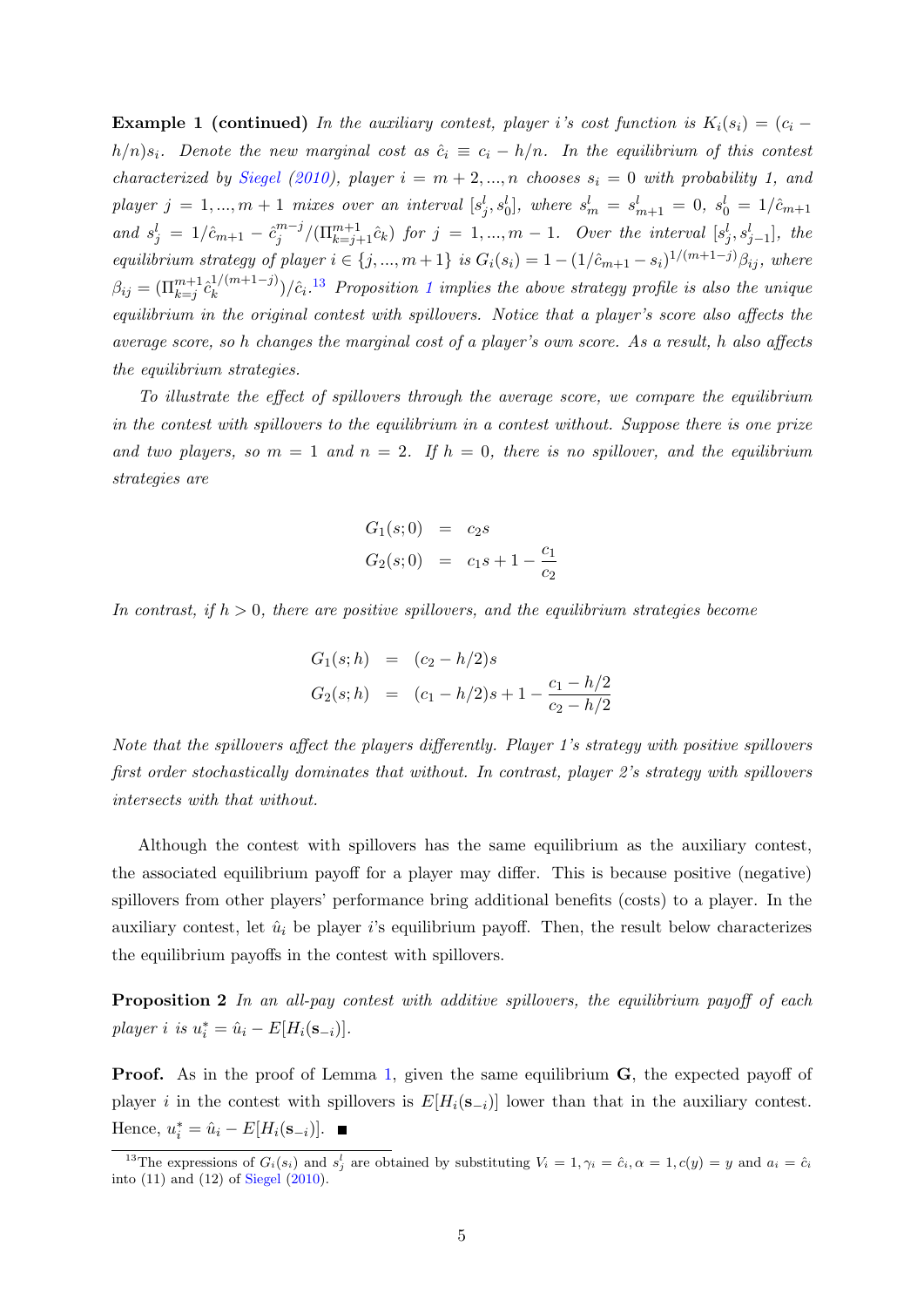<span id="page-5-2"></span>**Example 1 (continued)** Here we derive the equilibrium payoffs for Example [1.](#page-2-0) In the auxiliary contest, according to [Siegel](#page-11-0) [\(2009\)](#page-11-0), the equilibrium payoffs are  $\hat{u}_i = 1 - \hat{c}_i/\hat{c}_{m+1} = 1 - (nc_i$ h)/(nc<sub>m+1</sub> – h) for players  $i = 1, ..., m$ , and  $\hat{u}_i = 0$  for players  $i = m + 1, ..., n$ . Recall that  $H_i(\mathbf{s}_{-i}) = -h(\sum_{j\neq i} s_j)/n$ , so Proposition [2](#page-4-1) implies that the equilibrium payoffs in the contest with spillovers are  $u_i^* = \hat{u}_i + h(\sum_{j \neq i} E[s_j])/n$ , where  $E[s_j]$  is player j' expected scores in the equilibrium constructed above.

Next, we compare the equilibrium payoffs with spillovers to those without. Suppose  $m = 1$ and  $n = 2$ . If  $h = 0$ , there is no spillover, and the equilibrium payoffs are

$$
u_1(0) = 1 - c_1/c_2
$$
  

$$
u_2(0) = 0
$$

If  $h > 0$ , there is positive spillover, and the equilibrium payoffs become

$$
u_1(h) = 1 - \frac{c_1 - h/2}{c_2 - h/2} + \frac{h(c_1 + c_2 - h)}{4(c_2 - h/2)^2}
$$
  

$$
u_2(h) = \frac{h(c_1 + c_2 - h)}{4(c_2 - h/2)^2}
$$

Notice that the positive spillovers increase both players' equilibrium payoffs, but it increases player 1's payoff more than player 2's. If  $h < 0$ , there is negative spillover, and player 2's equilibrium payoff  $u_2(h)$  becomes negative.

# 3 Multiplicative Spillovers

Economists study two-player contests in many contexts including internal labor market tournaments (e.g. [Lazear and Rosen](#page-11-8) [\(1981\)](#page-11-8)), military conflicts (e.g. [Fearon](#page-11-9) [\(1995\)](#page-11-9)), and political campaigns (e.g. [Che and Gale](#page-11-10) [\(1998\)](#page-11-10)).[14](#page-5-0) In this section, we consider a contest with one prize of value 1 and two players 1 and 2, where we use i to represent one player and j the other. The model is the same as in Section [2](#page-1-5) except that the spillover from the other player's performance enters a player's performance cost in a multiplicatively separable way, i.e.,  $C_i(\mathbf{s}) = K_i(s_i) + L_i(s_i)Q_i(s_i)$ for each *i*, where  $K_i, L_i : \mathbb{R}_+ \to \mathbb{R}_+$  represent asymmetry in costs and  $Q_i : \mathbb{R}_+ \to \mathbb{R}_+$  represents asymmetry in spillovers.[15](#page-5-1)

We assume that there is  $s_{\text{max}} > 0$  such that  $K_i(s_{\text{max}}) > 1$ , so it is never optimal for a player to choose a score above  $s_{\text{max}}$ . In addition,  $K_i$ ,  $L_i$  and  $Q_i$  are continuous, and  $K_i$  and  $L_i$  are piecewise analytic and strictly increasing over  $[0, s_{\text{max}}]$ . We also assume  $K_i(0) = L_i(0) = 0$ , so it is costless to choose score 0. Notice that  $K_i$  and  $L_i$  are strictly increasing and  $Q_i(s_i)$ is nonnegative, so  $C_i(\mathbf{s}) = K_i(s_i) + L_i(s_i)Q_i(s_j)$  is strictly increasing in  $s_i$ . There are positive spillovers if  $Q_i(s_j)$  is decreasing in  $s_j$ , negative spillovers if it is increasing in  $s_j$ , and no spillovers

<span id="page-5-1"></span><span id="page-5-0"></span><sup>&</sup>lt;sup>14</sup>See Chapter 1.2 of [Konrad](#page-11-11) [\(2009\)](#page-11-11) for more applications.

<sup>&</sup>lt;sup>15</sup>The term  $K_i(s_i)$  is needed to accommodate the cost function in Example [2.](#page-6-0) However, the analysis below also applies to  $C_i(\mathbf{s}) = L_i(s_i)Q_i(s_j)$ , where  $Q_i(s_j) \geq \underline{q}_i > 0$ .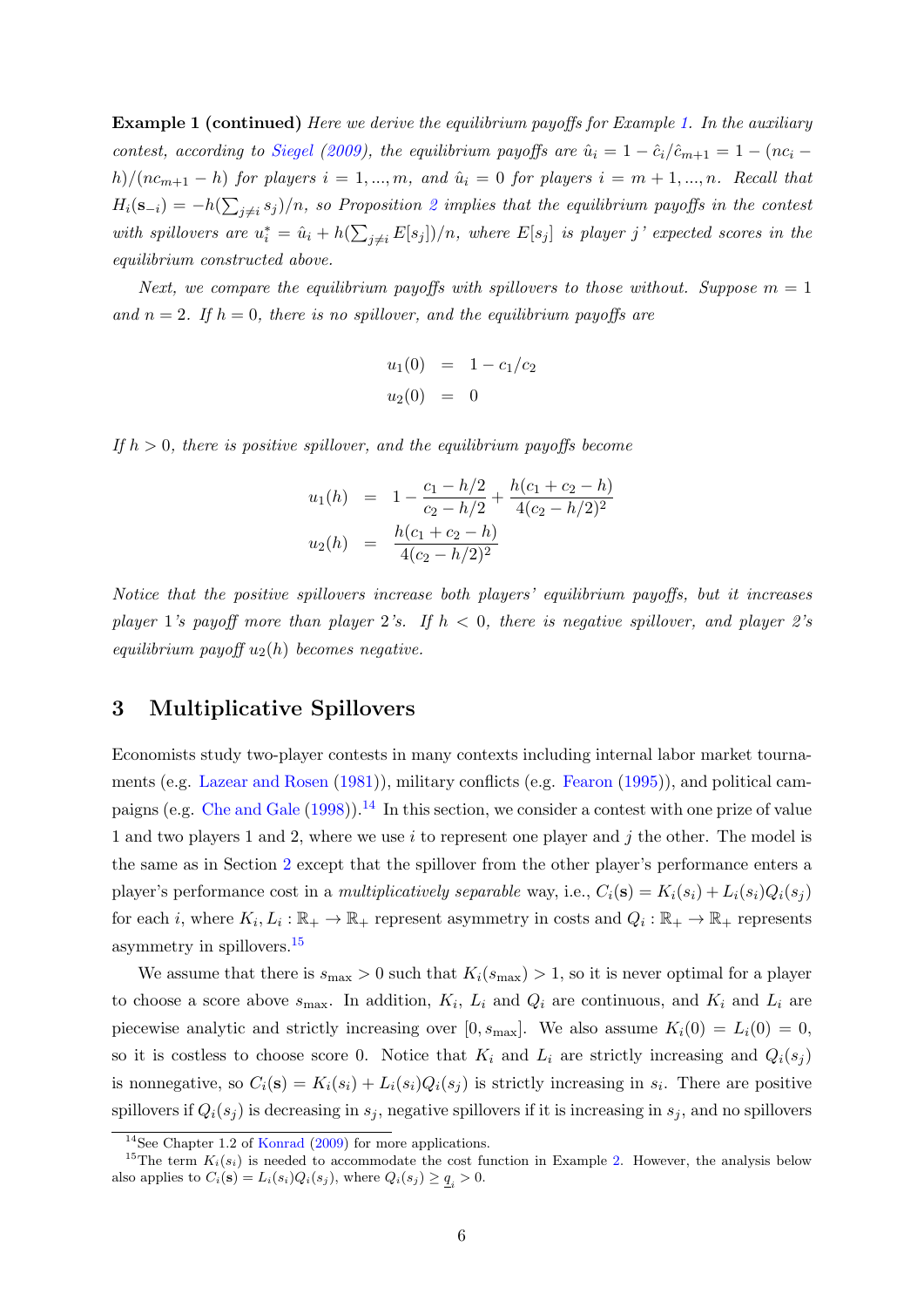<span id="page-6-3"></span>if it is constant. The above game is referred to as the two-player contest with multiplicative spillovers.

<span id="page-6-0"></span>**Example 2** Suppose each player i has a cost function  $C_i(s_1, s_2) = c_i s_i(\alpha + \beta \bar{s})$ , where  $\bar{s}$  is the average score and  $c_i, \beta > 0, \alpha \ge 0$ . Then, the average or the aggregate score affects a player's marginal scoring cost. In this example,  $C_i(s_1, s_2) = K_i(s_i) + L_i(s_i)Q_i(s_i)$ , where  $K_i(s_i)$  $\alpha c_i s_i + \beta c_i s_i^2 / 2$ ,  $L_i(s_i) = \beta c_i s_i / 2$  and  $Q_i(s_j) = s_j$ .

Due to the multiplicative part  $L_i(s_i)Q_i(s_j)$  in the cost function, the method for additive spillovers no longer applies. To see why, recall that a contest with additive spillovers is strategic equivalent to an auxiliary contest without spillovers. As a result of the strategic equivalence, we can use the results in the contests without spillovers, such as equilibrium uniqueness and construction, to analyze the contests with additive spillovers. In contrast, the strategic equivalence no longer holds for multiplicative spillovers because it is no longer straightfoward to find the auxiliary contest. Indeed, we need to solve a fixed point of a self-mapping to find the auxiliary contest, which makes the analysis in this section much more involved than that in the previous section.<sup>[16](#page-6-1)</sup>

Next, we introduce an auxiliary contest and use it to define a self-mapping, which is used to characterize the equilibrium. Denote  $\bar{q}_i = \max_{s_j \in [0, s_{\text{max}}]} Q_i(s_j)$ . Given any  $(q_1, q_2) \in [0, \bar{q}_1] \times$  $[0, \bar{q}_2]$ , consider an auxiliary contest with the same prize and two players with cost functions  $K_i(s_i) + L_i(s_i)q_i$  for  $i = 1, 2$ . Because  $q_i$  is constant, there is no spillover in the auxiliary contest. As a result, we can use the method of [Siegel](#page-11-1) [\(2010\)](#page-11-1) to derive the unique equilibrium. Specifically, player is reach  $r_i(q_i)$  solves  $K_i(r_i(q_i)) + L_i(r_i(q_i))q_i = 1$  and the threshold is  $T(q_1, q_2) = \min(r_1(q_1), r_2(q_2))$ . Then, the equilibrium payoff is  $u_i(q_1, q_2) = 1 - K_i(T) - L_i(T)q_i$ for player  $i = 1, 2$ . The equilibrium strategy  $G_i(\cdot; q_1, q_2)$  satisfies

<span id="page-6-2"></span>
$$
G_i(s_j; q_1, q_2) - K_j(s_j) - L_j(s_j)q_j = u_j(q_1, q_2)
$$
\n(1)

which means given  $G_i(\cdot; q_1, q_2)$ , player j receives his equilibrium payoff by choosing  $s_i$ . Therefore,  $G_i(s; q_1, q_2) = u_j(q_1, q_2) + K_j(s_j) + L_j(s_j)q_j$ . Then, we can define a mapping  $\Phi : [0, \bar{q}_1] \times$  $[0, \bar{q}_2] \to [0, \bar{q}_1] \times [0, \bar{q}_2]$  such that

$$
\Phi(q_1, q_2) = (E[Q_1(s_2)|G_2(\cdot; q_1, q_2)], E[Q_2(s_1)|G_1(\cdot; q_1, q_2)])
$$

where

$$
E[Q_i(s_j)|G_j(\cdot;q_1,q_2)] = \int_0^T Q_i(s)dG_j(s;q_1,q_2)
$$
\n(2)

is the expectation of  $Q_i(s_j)$  given player j's mixed strategy  $G_j(\cdot; q_1, q_2)$ .

<span id="page-6-1"></span><sup>&</sup>lt;sup>16</sup>More precisely, we define a family of auxiliary contests with parameters  $(q_1, q_2)$ . After finding the unique fixed point  $(q_1^*, q_2^*)$ , we can pin down an auxiliary contest using the parameter values  $(q_1^*, q_2^*)$ .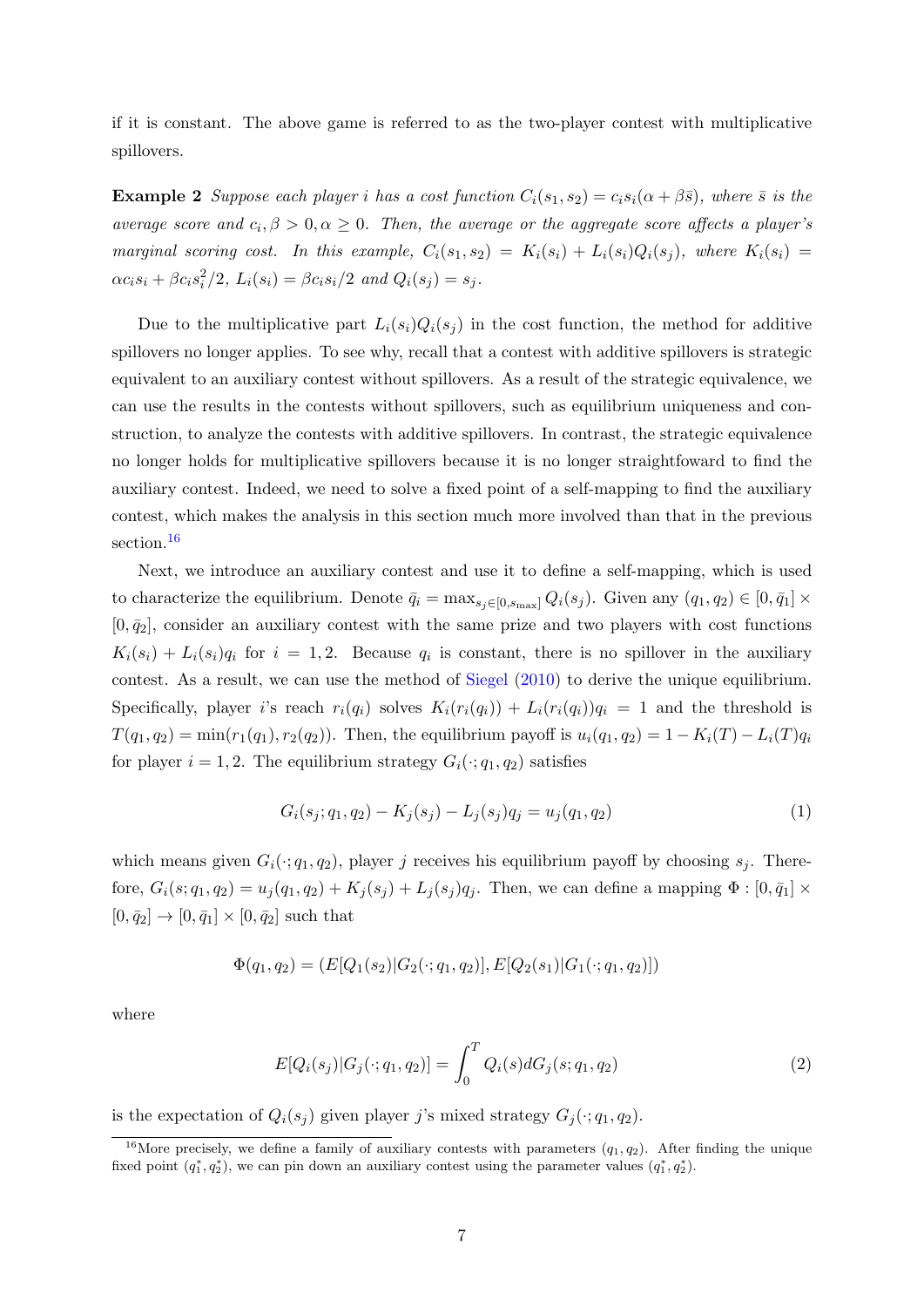For  $i = 1, 2$ , let  $\hat{r}_i$  be the unique solution of

<span id="page-7-3"></span><span id="page-7-1"></span>
$$
\frac{1 - K_i(\hat{r}_i)}{L_i(\hat{r}_i)} \left(1 - \int_0^{\hat{r}_i} Q_i(s) dL_i(s)\right) = \int_0^{\hat{r}_i} Q_i(s) dK_i(s) \tag{3}
$$

in the interval  $[0, s_{\text{max}}]$ .<sup>[17](#page-7-0)</sup> Without loss of generality, rename the players so that  $\hat{r}_1 \geq \hat{r}_2$ . The following result establishes a link between equilibria in the the original contest and fixed points of mapping Φ.

**Lemma 2** If  $\{G_1, G_2\}$  is an equilibrium in the two-player contest with multiplicative spillovers, then  $(E[Q_1(s_2)|G_2], E[Q_2(s_1)|G_2])$  is a fixed point of  $\Phi$ . If  $(q_1, q_2)$  is a fixed point of  $\Phi$ , then  ${G_1(\cdot;q_1,q_2), G_2(\cdot;q_1,q_2)}$  is an equilibrium of the contest.

**Proof.** Suppose  $\{G_1, G_2\}$  is an equilibrium of the original contest with multiplicative spillovers. Given the other player's strategy  $G_j$ , player i's payoff from choosing  $s_i$  in the original contest is  $G_j(s_i) - K_i(s_i) - L_i(s_i)E[Q_i(s_j)|G_j]$ , which is the same as  $G_j(s_i) - K_i(s_i) - L_i(s_i)q_i$ , his payoff from choosing  $s_i$  in auxiliary contest with  $q_1 = E[Q_1(s_2)|G_2]$  and  $q_2 = E[Q_2(s_1)|G_1]$ . Hence,  $\{G_1, G_2\}$  is also an equilibrium in the auxiliary contest. Then, the definition of  $\Phi$  implies  $\Phi(q_1, q_2) = (E[Q_1(s_2)|G_2], E[Q_2(s_1)|G_1]),$  so  $(E[Q_1(s_2)|G_2], E[Q_2(s_1)|G_1])$  is a fixed point of  $\Phi$ .

Suppose  $(q_1, q_2)$  is a fixed point of  $\Phi$ . In the auxiliary contest,  $\{G_1(\cdot; q_1, q_2), G_2(\cdot; q_1, q_2)\}$  is an equilibrium, which means, given the other player's strategy  $G_i(\cdot; q_1, q_2)$ , player i does not deviate from  $G_i(\cdot; q_1, q_2)$ . Then, given the other's strategy  $G_i(\cdot; q_1, q_2)$ , player i's payoff from choosing  $s_i$  in the original contest is  $G_j(s_i, q_1, q_2) - K_i(s_i) - L_i(s_i)E[Q_i(s_j)|G_j(\cdot; q_1, q_2)]$ , which equals to  $G_j(s_i, q_1, q_2) - K_i(s_i) - L_i(s_i)q_i$ , his payoff from choosing  $s_i$  in the auxiliary contest, because  $E[Q_i(s_j)|G_j(\cdot; q_1, q_2)] = q_i$  due to the definition of fixed points. Therefore, player i does not deviate from  $G_i(\cdot; q_1, q_2)$  either, which means  $\{G_1(\cdot; q_1, q_2), G_2(\cdot; q_1, q_2)\}\$ is an equilibrium in the original contest.  $\blacksquare$ 

As a result, if we find a unique fixed point of  $\Phi$ , we also find a unique equilibrium in the original contest. The following result characterizes the unique equilibrium.

<span id="page-7-4"></span>**Proposition 3** The two-player contest with multiplicative spillovers has a unique equilibrium. In the equilibrium, the payoff is  $u_1^* = 1 - K_1(\hat{r}_2) - L_1(\hat{r}_2)q_1^*$  for player 1 and  $u_2^* = 0$  for player 2, player i's strategy is  $G_i(s_i) = u_j^* + K_j(s_i) + L_j(s_i)q_j^*$  for  $s_i \in [0, \hat{r}_2]$ , where

<span id="page-7-2"></span>
$$
q_1^* = \frac{Q_1(0)(1 - K_1(\hat{r}_2)) + \int_0^{\hat{r}_2} Q_1(s) dK_1(s)}{1 + L_1(\hat{r}_2)Q_1(0) - \int_0^{\hat{r}_2} Q_1(s) dL_1(s)}
$$
(4)

$$
q_2^* = \frac{\int_0^{\hat{r}_2} Q_2(s) dK_2(s)}{1 - \int_0^{\hat{r}_2} Q_2(s) dL_2(s)} \tag{5}
$$

<span id="page-7-0"></span><sup>&</sup>lt;sup>17</sup>To see why there is a unique solution, notice that if  $\hat{r}_i \to 0$ , the left hand side (LHS) of [\(3\)](#page-7-1) goes to  $+\infty$ , which is larger than the right hand side (RHS). In contrast, if  $\hat{r}_i = s_{\text{max}}$ , the LHS is negative therefore smaller than the RHS. Hence, [\(3\)](#page-7-1) has at least one solution. Notice that the LHS of the above equation is strictly decreasing in  $\hat{r}_i$ while the RHS is weakly increasing, so  $(3)$  has a unique solution.

Although  $L_i$  and  $K_i$  may not be differentiable, the integrals are well-defined because  $L_i$  and  $K_i$  are piecewise analytic.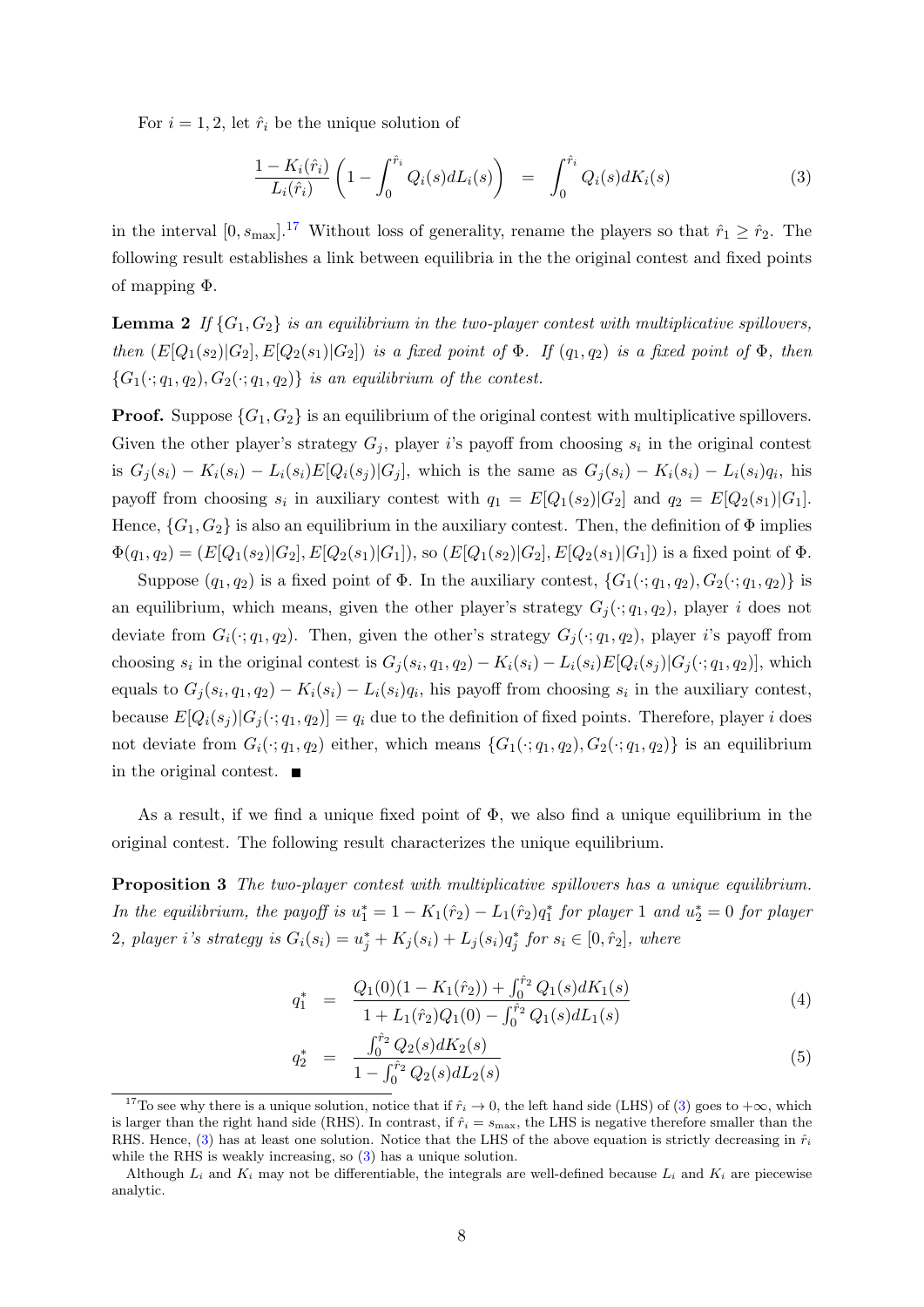**Proof.** We first verify the above equilibrium. In the auxiliary contest with  $q_1^*$  and  $q_2^*$ , the equilibrium strategy  $G_i$  is as described in the proposition. Then,

<span id="page-8-1"></span>
$$
E[Q_1(s_2)|G_2] = \int_0^{\hat{r}_2} Q_1(s_2)dG_2(s_2)
$$
  
=  $Q_1(0)G_2(0) + \int_0^{\hat{r}_2} Q_1(s_2)d(K_1(s_2) + q_1^*L_1(s_2))$   
=  $Q_1(0)(1 - K_1(\hat{r}_2) - L_1(\hat{r}_2)q_1^*) + \int_0^{\hat{r}_2} Q_1(s)d(K_1(s) + q_1^*L_1(s))$  (6)  
=  $q_1^*$ 

where the second equality is from the possible atom of  $G_2$  at 0, the third from  $G_2(0) = u_1^* =$  $1 - K_1(\hat{r}_2) - L_1(\hat{r}_2)q_1^*$ , and the last from [\(4\)](#page-7-2).<sup>[18](#page-8-0)</sup> In addition,

$$
E[Q_2(s_1)|G_1] = \int_0^{\hat{r}_2} Q_2(s)d(K_2(s) + q_2^*L_2(s)) = q_2^*
$$

where the second equality is from [\(5\)](#page-7-2). Hence,  $(q_1^*, q_2^*)$  is a fixed point of  $\Phi$ , so, according to Lemma [2,](#page-7-3) the above strategies constitute an equilibrium in the original contest.

To prove the equilibrium uniqueness in the original contest, it is sufficient to show that  $\Phi$  has a unique fixed point. Suppose  $(q_1, q_2)$  is a fixed point of  $\Phi$ . First, we show that  $r_1(q_1) \geq r_2(q_2)$  in the auxiliary contest with  $q_1$  and  $q_2$ . To see why, suppose otherwise that  $r_1(q_1) < r_2(q_2)$ . Then, in the auxiliary contest, the threshold is  $T = \min\{r_1(q_1), r_2(q_2)\} = r_1(q_1)$  and the equilibrium payoffs are  $u_1(q_1, q_2) = 0$  and  $u_2(q_1, q_2) = 1 - K_2(r_1(q_1)) - L_2(r_1(q_1))q_2$ . Moreover, [\(1\)](#page-6-2) implies the equilibrium strategies are

$$
G_1(s; q_1, q_2) = K_2(s) + L_2(s)q_2 + u_2(q_1, q_2)
$$
  

$$
G_2(s; q_1, q_2) = K_1(s) + L_1(s)q_1
$$

Therefore,

$$
E[Q_1(s_2)|G_2(\cdot;q_1,q_2)] = \int_0^{r_1(q_1)} Q_1(s)d(K_1(s) + q_1L_1(s))
$$
  
\n
$$
E[Q_2(s_1)|G_1(\cdot;q_1,q_2)] = Q_2(0)u_2(q_1,q_2) + \int_0^{r_1(q_1)} Q_2(s)d(K_2(s) + q_2L_2(s_2))
$$

where the second equation is from the same calculation to obtain [\(6\)](#page-8-1). Hence,  $(q_1, q_2) = \Phi(q_1, q_2)$ is equivalent to

<span id="page-8-2"></span>
$$
q_1 = \int_0^{r_1(q_1)} Q_1(s) d(K_1(s) + q_1 L_1(s)) \tag{7}
$$

$$
q_2 = Q_2(0)u_2(q_1, q_2) + \int_0^{r_1(q_1)} Q_2(s)d(K_2(s) + q_2L_2(s))
$$
\n(8)

<span id="page-8-0"></span><sup>18</sup>The strategy  $G_2$  has an atom at 0, i.e.,  $G_2(0) > 0$ , if and only if  $u_1^* > 0$ .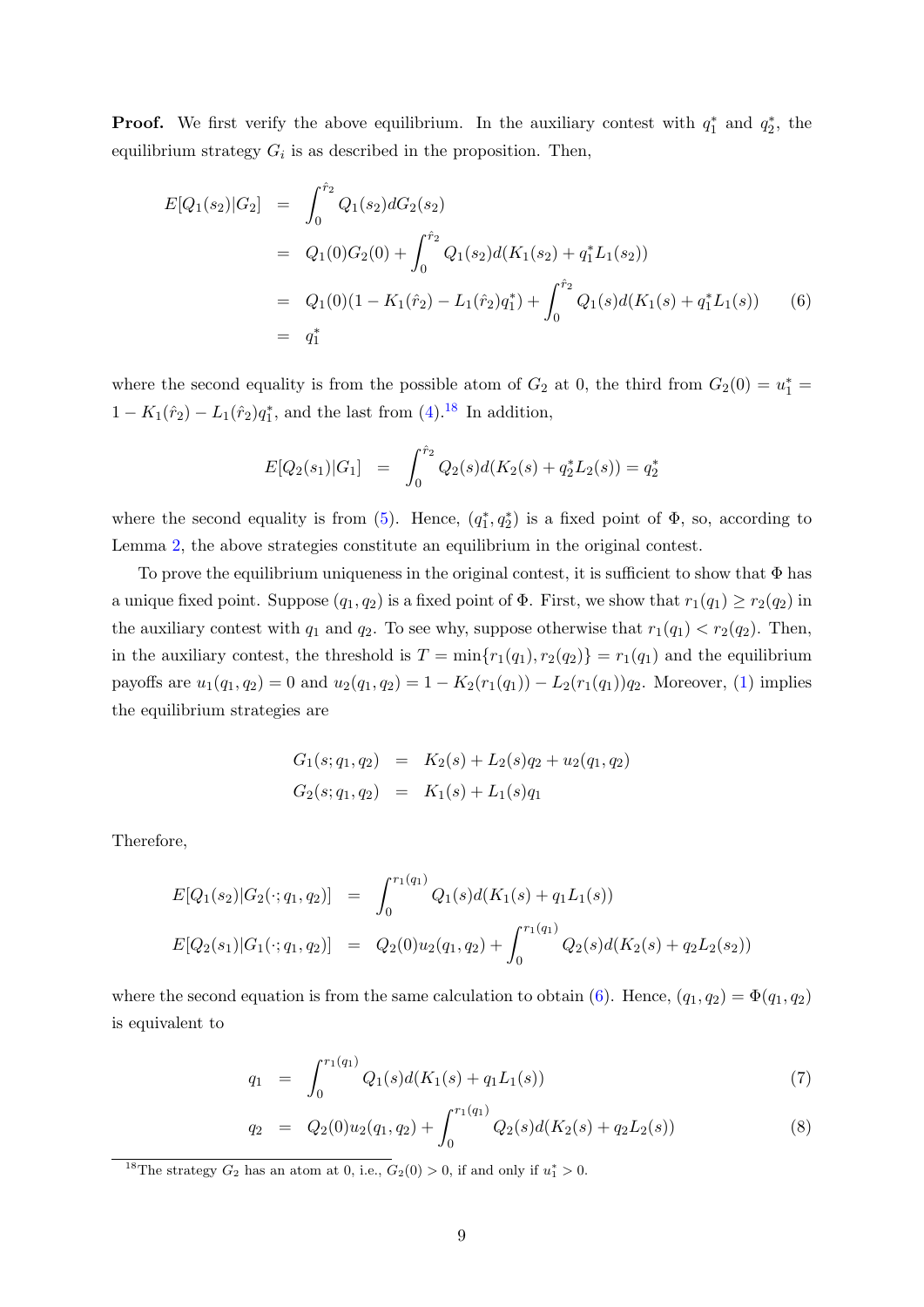where  $u_2(q_1, q_2) = 1 - K_2(r_1(q_1)) - L_2(r_1(q_1))q_2$ . Recall that the definition of  $r_i(q_i)$  requires  $K_i(r_i(q_i)) + L_i(r_i(q_i))q_i = 1$ , so we can express  $q_i$  as a function of  $r_i(q_i)$ . Substituting this expression of  $q_i$  into [\(7\)](#page-8-2) and [\(8\)](#page-8-2) and rearranging terms, we obtain an equation system about  $r_1(q_1)$  and  $r_2(q_2)$ :

<span id="page-9-0"></span>
$$
\frac{1 - K_1(r_1)}{L_1(r_1)} \left(1 - \int_0^{r_1} Q_1(s) dL_1(s)\right) = \int_0^{r_1} Q_1(s) dK_1(s)
$$
\n
$$
\frac{1 - K_2(r_2)}{L_2(r_2)} \left(1 - \int_0^{r_1} Q_2(s) dL_2(s)\right) = Q_2(0) \left(1 - K_2(r_1) - L_2(r_1) \frac{1 - K_2(r_2)}{L_2(r_2)}\right)
$$
\n
$$
+ \int_0^{r_1} Q_2(s) dK_2(s)
$$
\n(10)

where we omit the arguments of  $r_1(q_1)$  and  $r_2(q_2)$ . Notice that [\(9\)](#page-9-0) is the same as [\(3\)](#page-7-1), so  $r_1(q_1) = \hat{r}_1$ . Recall that  $\hat{r}_1 \ge \hat{r}_2$  and  $r_1(q_1) < r_2(q_2)$ , so  $r_2(q_2) > r_1(q_1) \ge \hat{r}_2$ . Therefore,

Right hand side of (10) 
$$
\geq \int_0^{r_1} Q_2(s) dK_2(s) \geq \int_0^{\hat{r}_2} Q_2(s) dK_2(s)
$$

where the first inequality is from  $1 - K_2(r_1) - L_2(r_1)(1 - K_2(r_2))/L_2(r_2) > 0$  ensured by  $r_2(q_2) > r_1(q_1)$ , and the second inequality is due to  $r_1(q_1) \geq \hat{r}_2$ . In addition,  $r_2(q_2) > r_1(q_1) \geq \hat{r}_2$ implies  $(1 - K_2(\hat{r}_2))/L_2(\hat{r}_2) > (1 - K_2(r_2))/L_2(r_2)$ . Thus,

Left hand side of (10) 
$$
\langle \frac{1 - K_2(\hat{r}_2)}{L_2(\hat{r}_2)} \left(1 - \int_0^{\hat{r}_2} Q_2(s) dL_2(s)\right) = \int_0^{\hat{r}_2} Q_2(s) dK_2(s)
$$

where the equality is from the definition of  $\hat{r}_2$  in [\(3\)](#page-7-1). Therefore, [\(10\)](#page-9-0) is violated, which is a contradiction.

As a result, we must have  $r_1(q_1) \ge r_2(q_2)$  if  $(q_1, q_2)$  is a fixed point. Then, in the auxiliary contest, the threshold is  $T = r_2(q_2)$ . Repeating the above analysis, we obtain an analogue of  $(9),$  $(9),$ 

$$
\frac{1-K_2(r_2(q_2))}{L_2(r_2(q_2))}\left(1-\int_0^{r_2(q_2)}Q_2(s)dL_2(s)\right) = \int_0^{r_2(q_2)}Q_2(s)dK_2(s)
$$

which is the same as [\(3\)](#page-7-1), so  $r_2(q_2) = \hat{r}_2$ . Then, repeating the analysis that derives [\(7\)](#page-8-2) and [\(8\)](#page-8-2), we obtain their analogues:

$$
q_2 = \int_0^{\hat{r}_2} Q_2(s) d(K_2(s) + q_2 L_2(s))
$$
  
\n
$$
q_1 = Q_1(0)[1 - K_1(\hat{r}_2) - L_1(\hat{r}_2)q_1] + \int_0^{\hat{r}_2} Q_1(s) d(K_1(s) + q_1 L_1(s))
$$

whose unique solution is  $(q_1^*, q_2^*)$  described in [\(4\)](#page-7-2) and [\(5\)](#page-7-2). Therefore, there cannot be other fixed points of  $\Phi$ .

**Example 2 (continued)** Next, we derive the equilibrium strategies for  $c_1 = (\sqrt{105} - 9)/4$ ,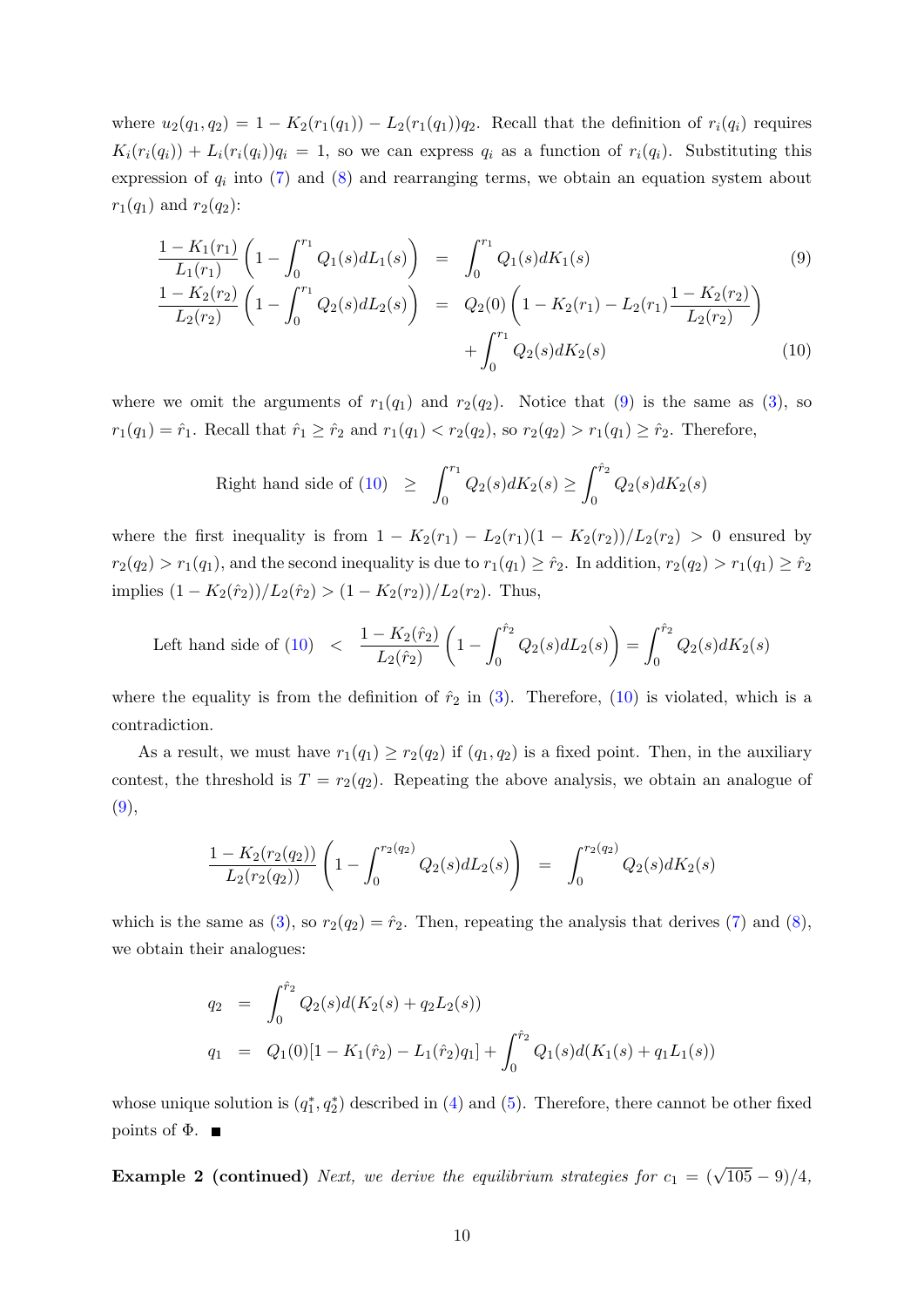<span id="page-10-5"></span> $c_2 =$ √  $105 - 9$ ,  $\alpha = 0$  and  $\beta = 1$ . With these parameter values,  $C_i(s_1, s_2) = c_i s_i(\alpha + \beta \bar{s}) =$  $c_i s_i \overline{s} = c_i s_i^2/2 + c_i s_i s_j/2$ , so  $K_i(s_i) = c_i s_i^2/2$ ,  $L_i(s_i) = c_i s_i/2$  and  $Q_i(s_j) = s_j$ . Substituting the function forms into  $(3)$ , we obtain

$$
\frac{2-c_i\hat{r}_i^2}{c_i\hat{r}_i}\left(1-\frac{c_i\hat{r}_i^2}{4}\right) = \frac{c_i\hat{r}_i^3}{3}
$$

whose solutions are  $\hat{r}_1 = 2$  and  $\hat{r}_2 = 1$ . Then, we can rewrite [\(4\)](#page-7-2) and [\(5\)](#page-7-2) as

$$
q_i^* = \frac{\int_0^1 (c_i s^2) ds}{1 - \int_0^1 (c_i s/2) ds} = \frac{c_i/3}{1 - c_i/4}
$$

for  $i = 1, 2$ . Therefore, according to Proposition [3,](#page-7-4) the equilibrium payoffs are  $u_1^* = 1 - K_1(1) L_1(1)q_1^* = 1 - \frac{c_1(12+c_1)}{6(4-c_1)} \approx 0.83$  and  $u_2^* = 0$ , and the equilibrium strategies are

$$
G_1^*(s) = \frac{c_2}{2}s^2 + \frac{c_2}{2} \frac{c_2/3}{1 - c_2/4}s
$$
  

$$
G_2^*(s) = \frac{c_1}{2}s^2 + \frac{c_1}{2} \frac{c_1/3}{1 - c_1/4}s + u_1^*
$$

**Three or More Players** With multiplicative spillovers, if there are  $m \geq 1$  identical prizes and  $n \geq 3$  players, we can no longer solve the equilibrium payoffs and strategies explicitly using the above method. Given  $q_1, ..., q_n$ , we can still introduce an auxiliary contest similarly. However, two difficulties arise: First, unlike the two-player case, some players may choose zero score with certainty, and it is difficult to determine who they are.<sup>[19](#page-10-4)</sup> Second, if we can determine the actively competing players, the equilibrium strategies in the auxiliary contest may be very complicated. For example, [Siegel](#page-11-1) [\(2010\)](#page-11-1) shows gaps in the support of the mixed strategies. This makes it difficult to derive the explicit expression of  $\Phi$  as in [\(7\)](#page-8-2) and [\(8\)](#page-8-2), so it is difficult to solve the fixed points of Φ.

#### References

- <span id="page-10-3"></span>Acemoglu, D. and Jensen, M. K. (2013), "Aggregate Comparative Statics," Games and Economic Behavior, 81, pp. 27-49. [\[2\]](#page-1-6)
- <span id="page-10-2"></span>Angrist, J. D. (2014), "The Perils of Peer Effects," Labour Economics, 30, pp. 98-108. [\[2\]](#page-1-6)
- <span id="page-10-1"></span>Audretsch, D. B. and Feldman, M. P. (1996), "R&D Spillovers and the Geography of Innovation and Production," American Economic Review, 86, pp. 630-640. [\[2\]](#page-1-6)
- <span id="page-10-0"></span>Baye, M. R., Kovenock, D. and de Vries, C. G. (2012), "Contests with Rank-Order Spillovers," *Economic Theory*, 51, pp. 315-350. [\[1](#page-0-0) and [3\]](#page-2-7)

<span id="page-10-4"></span><sup>&</sup>lt;sup>19</sup>For some values of  $q_1, ..., q_n$ , there may be multiple players's reaches equal to the threshold, which violates Assumption B3 of [Siegel](#page-11-1) [\(2010\)](#page-11-1). Therefore, we cannot pin down the equilibrium payoffs and strategies in the auxiliary contest.